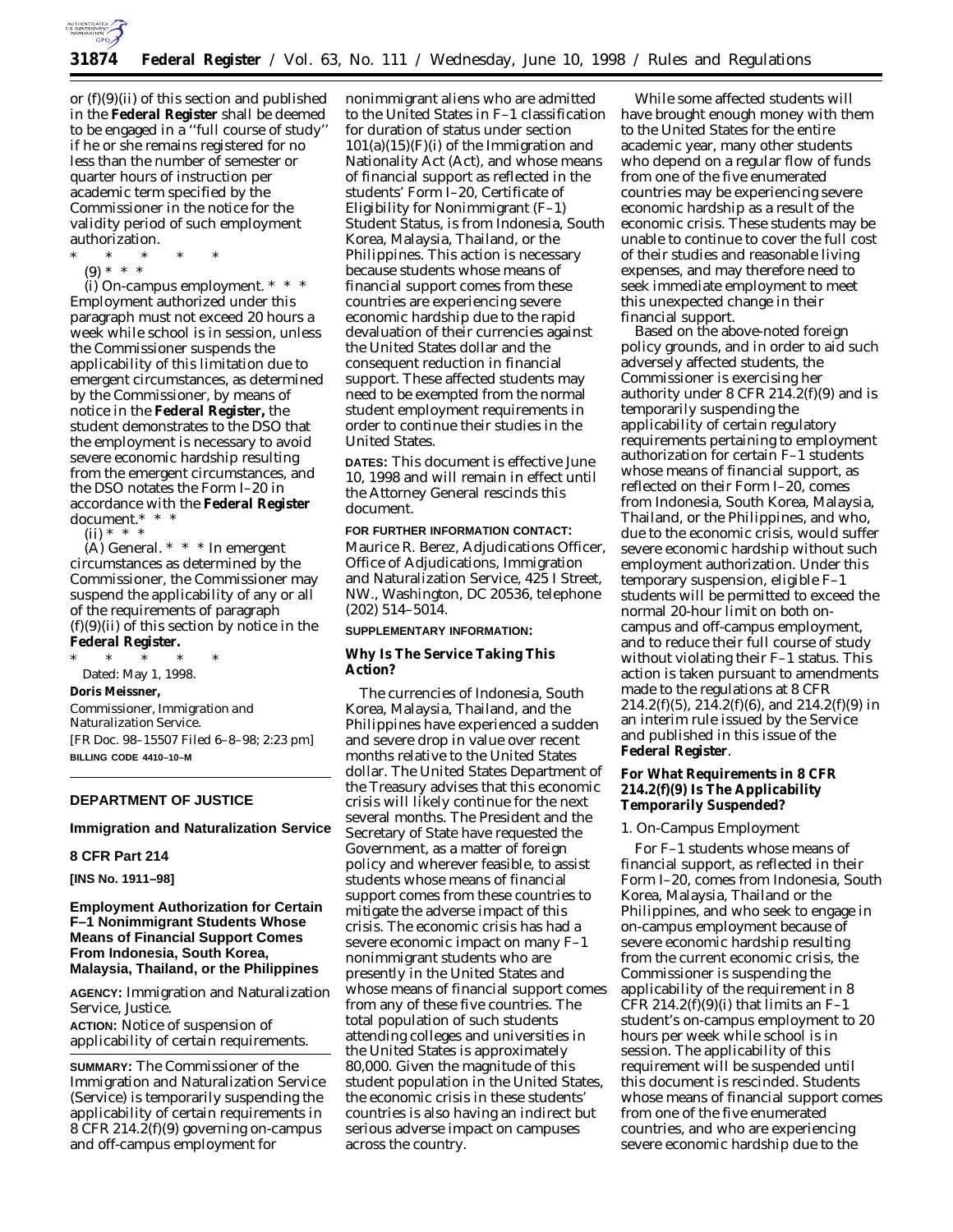economic crisis in these countries, are authorized to work more than 20 hours per week while school is in session if their Designated School Official (DSO) notates page 4 of both the school and student copies of the Form I–20 in the student employment box with the statement:

Approved for more than 20 hour per week of on-campus employment under the Special Student Relief authorization from (DSO shall insert the beginning date of employment) until (DSO shall insert the earlier of the last day of the student's program or one year from the beginning date of employment)

and signs and dates the notation. To obtain this on-campus employment authorization, students must demonstrate to their DSO that the employment is necessary to avoid severe economic hardship caused by the economic crisis taking place in one of the five specified countries from which their means of financial support is derived. These students are permitted to reduce their normal course of study in order to accept such employment. To be considered to be maintaining F–1 status and engaging in a full course of study under 8 CFR 214.2(f)(5)(v) and  $214.2(f)(6)(i)(F)$ , however, undergraduate students must remain registered for a minimum of 6 semester or quarter hours of instruction per academic term and graduate students must remain registered for a minimum of 3 semester or quarter hours of instruction per academic term for the period of authorized employment. The standard rules at 8 CFR 214.2(f)(9)(i) permitting full-time work on-campus when school is not in session or during school vacations will continue to apply during the effective period of this document.

### *2. Off-Campus Employment*

For purposes of off-campus employment authorization under 8 CFR  $214.2(f)(9)(ii)$ , the Commissioner has determined that the currency devaluation affecting Indonesia, South Korea, Malaysia, Thailand, and the Philippines constitutes unforeseen circumstances beyond the student's control. Moreover, for students whose means of financial support, as reflected on their Form I–20, is from one of these five countries and who establish severe economic hardship, the Commissioner is suspending the applicability of the following regulatory requirements in 8  $CFR 214.2(f)(9)(ii):$ 

1. The requirement that the student has been in F–1 status for one full academic year;

2. The requirement that acceptance of employment will not interfere with the

student's carrying a full course of study; and

3. The requirement that the student's work authorization be limited to no more than 20 hours per week when school is in session.

F–1 students who must reduce their normal course of study as a result of accepting employment authorized by this notice will be considered to be maintaining F–1 status and engaging in a full course of study under 8 CFR  $214.2(f)(5)(v)$  and  $214.2(f)(6)(i)(F)$ , provided that, for the duration of their authorized employment, undergraduate students are registered for a minimum of 6 semester or quarter hours of instruction per academic term and graduate students are registered for a minimum of 3 semester or quarter hours of instruction per academic term. The standard rules at 8 CFR 214.2(f)(9)(ii) permitting full-time work off-campus when school is in session or during school vacations will continue to apply during the effective period of this document.

### **How Can F–1 Students, Whose Means of Financial Support Is From One of the Five Enumerated Countries, Apply for Special Off-Campus Employment Authorization Pursuant to This Document?**

To apply for this special off-campus employment authorization, F–1 students must file a complete employment authorization application with the Service Center having jurisdiction over the student's place of residence. An application is complete if it contains:

1. A properly completed Form I–765, Application for Employment Authorization, with the required fee of \$70 or, in the absence of the fee, a written affidavit requesting waiver of the fee which explains why he or she is entitled to or deserving of the fee waiver and the reasons for his or her inability to pay as provided under 8 CFR 103.7(c);

2. Form I–20 with a written notation by the DSO on page 4 in the student employment box stating,

Special Student Relief recommended from (DSO shall insert the recommended beginning date of employment) until (DSO shall insert the earlier of the last day of the student's program or one year from the recommended beginning date of employment)

that is signed and dated by the DSO; and

3. A copy of Form I–538, Certification by Designated School Official, containing an original, notarized signature of the DSO and a certification by the DSO that the student has demonstrated the following:

a. That the student's means of financial support, as documented on Form I–20, is from Indonesia, South Korea, Malaysia, Thailand or the Philippines (the DSO must note this in the comments section of Form I–538);

b. That the student is in good standing as a student and is carrying a full course of study at the time of the request for employment authorization (the DSO must check the appropriate box in block 9 of Form I–538);

c. That, if the student cannot carry a full course of study as a result of the acceptance of employment, the student will be registered, for the duration of his or her authorized employment, for a minimum of 6 semester or quarter hours of instruction per academic term if the student is at the undergraduate level or for a minimum of 3 semester or quarter hours of instruction per academic term if the student is at the graduate level (the DSO must note this in the comments section of Form I–538); and

d. That the off-campus employment is necessary to avoid severe economic hardship to the individual caused by the economic crisis taking place in one of the five specified countries from which the student's means of financial support is derived (the DSO must note this in the comments section of Form I–538).

To help expedite adjudication of the student's application, the student should:

a. Ensure that the application package includes: (1) A completed Form I–765; (2) the required fee or affidavit requesting waiver of the fee; (3) a copy of Form I–538 with notarized original signature of the DSO; and (4) a copy of the student's I–20 with the appropriate DSO notation on page 4 as previously described in this notice;

b. Send the application in an envelope which is clearly marked on the front of the envelope, bottom right-hand side, with the phrase ''SPECIAL STUDENT RELIEF.''

If the Service approves the student's employment authorization application, the Service will send the student an Employment Authorization Document, Form I–766, to evidence his or her employment authorization. The Form I– 766 will contain an expiration date that does not exceed the earlier of the last day of the student's program or one year from the date of issuance.

# **Is There a Cut-Off Date for the Filing of Applications for Off-Campus Employment Authorization Under This Document?**

The Service has not yet determined a cut-off date for the filing of applications for off-campus work authorization under this document. The Service will